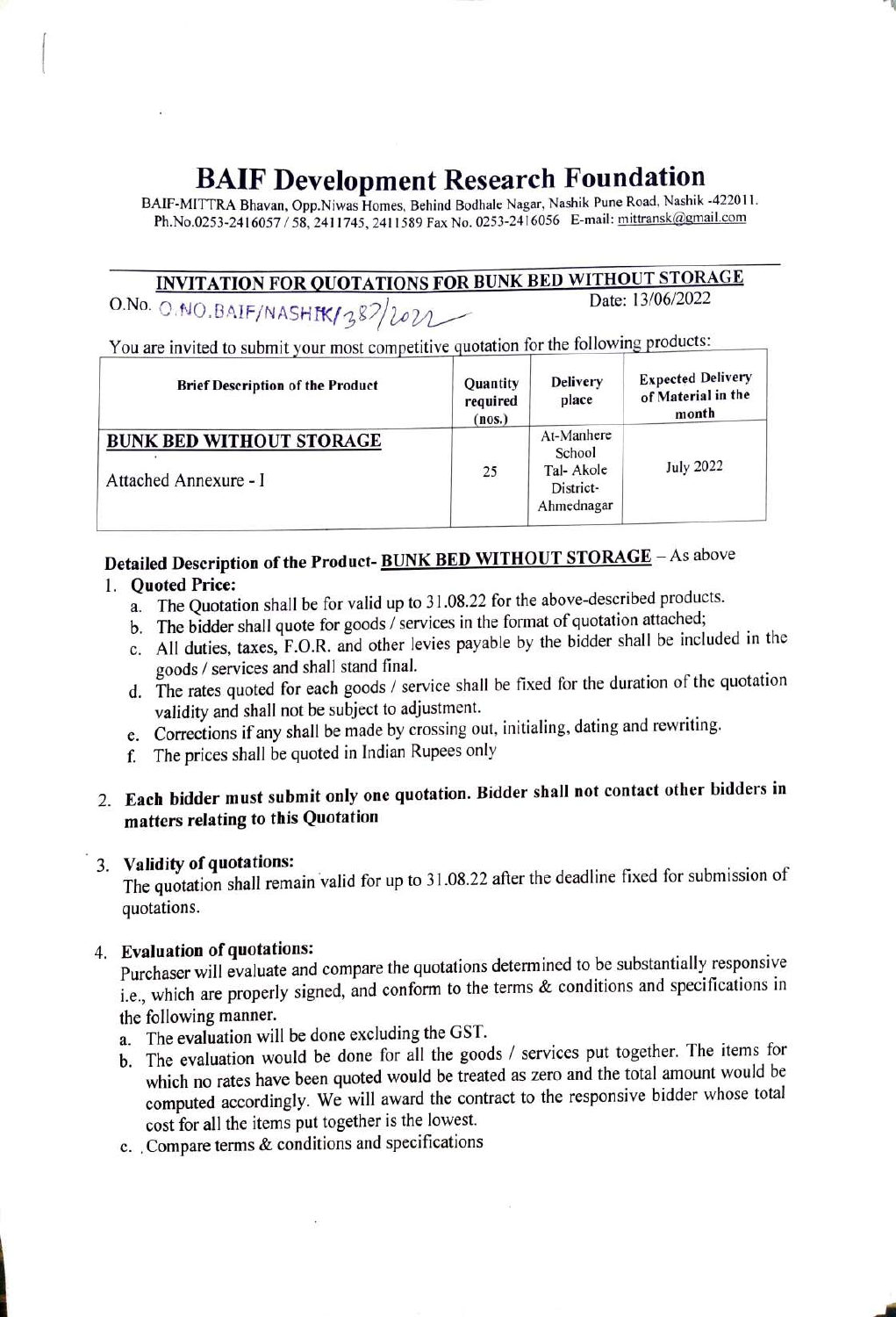#### 5. Award of contract:

- a. Purchaser will award the contract to the bidder whose quotation has been determined to be substantially responsive and who has offered the lowest price as per Para 4(6) above.
- b. Purchaser prior to the expiration of the quotation validity period will notify the bidder whose quotation is accepted of the award of contract. The terms of the accepted offer shall be incorporated in the Purchase Order or Work Order.
- c. Notwithstanding the above, purchaser reserves the right to accept or reject any quotations and to cancel the bidding process and reject all quotations at any time prior to the award of the contract.
- 6. Payment shall be made immediately within 15 days after delivery of goods/services.
- 7. Normal commercial guarantee/ warranty shall be applicable to the supplied goods/ services.
- 8. Submission of quotations:
	- · Sealed Envelope mentioning" Bank Bed (without Storage). on it.
	- Last date of Submission is  $21/06$ ,  $22$  latest by 5:30 p.m.
	- Address: Purchase Department, BAIF Development Research Foundation'", BAIF-MITTRA Bhavan, Opp.Niwas Homes, Behind Bodhale Nagar, Nashik Pune Road, Nashik 422011.

We look forward to receiving your quotations. Note- You have to register your firm on - https://goo.gl/forms/m7lTz2K33q7mGtqx2

Yours Sincerely,

 $07.5191$ 

V.B.Dyasa Regional Director BAIF Encl.: Format of Quotation